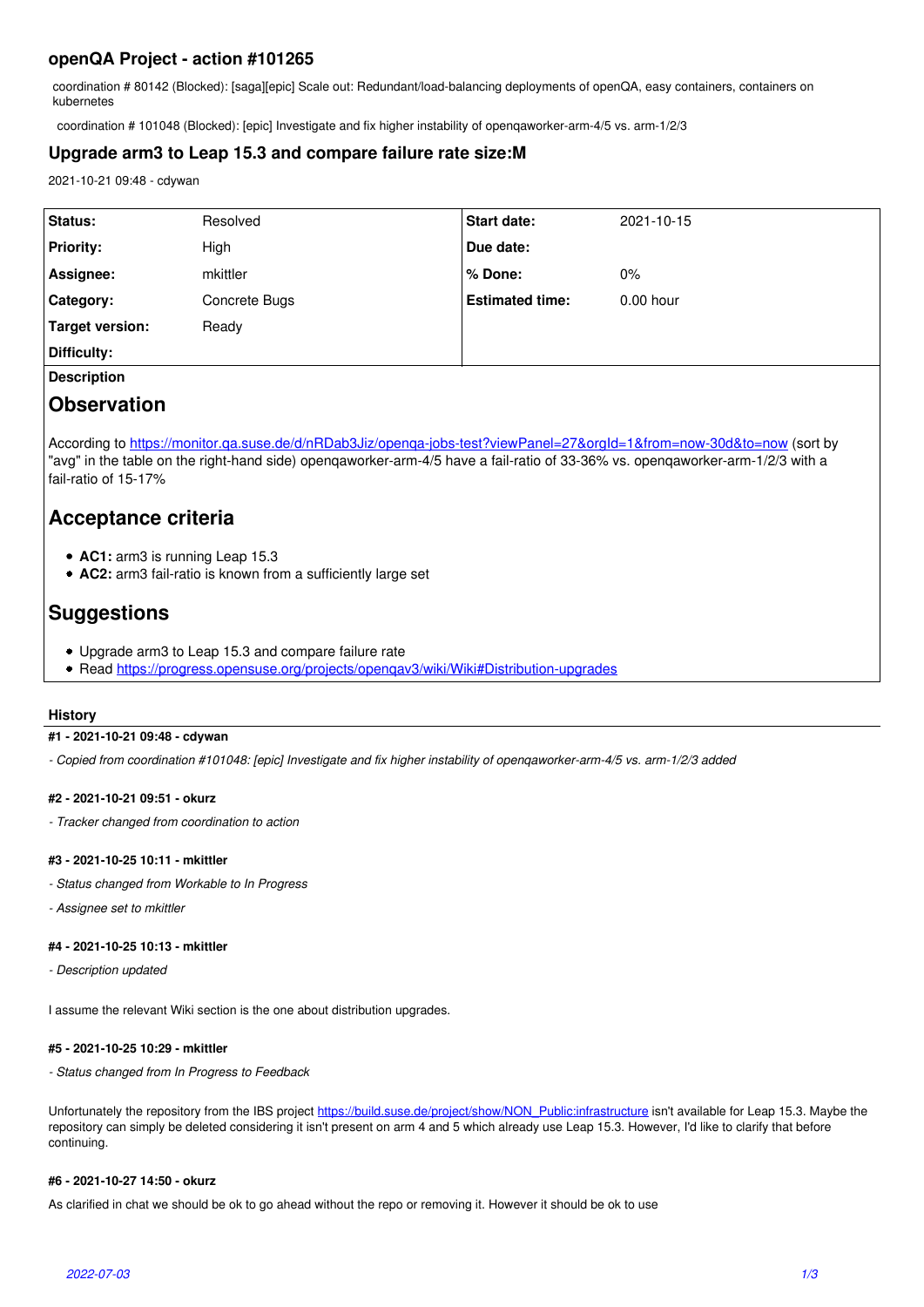[https://build.suse.de/project/repository\\_state/NON\\_Public:infrastructure/SLE\\_15\\_SP3](https://build.suse.de/project/repository_state/NON_Public:infrastructure/SLE_15_SP3) as Leap 15.3 == SLE 15 SP3 at least regarding building packages.

#### **#7 - 2021-10-27 14:59 - mkittler**

*- Status changed from Feedback to In Progress*

Somehow I've missed the chat messages but that answer is good enough for me :-) I'll try using the SLE 15 SP3 repo then.

#### **#8 - 2021-10-28 04:10 - openqa\_review**

*- Due date set to 2021-11-11*

Setting due date based on mean cycle time of SUSE QE Tools

#### **#9 - 2021-10-28 12:26 - mkittler**

*- Status changed from In Progress to Feedback*

Since the Grafana dashboard shows the fail ratio for *all* jobs I've been executing manual queries for the failure rate before and after the upgrade.

#### Before:

```
openqa=> with finished as (select result, t_finished, host from jobs left join workers on jobs.assigned_worker
_id = workers.id where result != 'none') select host, round(count(*) filter (where result='failed') * 100. / c
ount(*), 2)::numeric(5,2)::float as ratio_failed_by_host from finished where host like '%-arm-%' and t_finishe
d < '2021-10-28' group by host;
```

| host               |  | ratio_failed_by_host |
|--------------------|--|----------------------|
|                    |  |                      |
| opengaworker-arm-1 |  | 17.72                |
| opengaworker-arm-2 |  | 15.04                |
| opengaworker-arm-3 |  | 14.8                 |
| opengaworker-arm-4 |  | 39.14                |
| opengaworker-arm-5 |  | 37.54                |
| (5 Zeilen)         |  |                      |

#### After:

openqa=> with finished as (select result, t\_finished, host from jobs left join workers on jobs.assigned\_worker \_id = workers.id where result != 'none') select host, round(count(\*) filter (where result='failed') \* 100. / c ount(\*), 2)::numeric(5,2)::float as ratio\_failed\_by\_host from finished where host like '%-arm-%' and t\_finishe  $d$  >= '2021-10-28' group by host;

| host.              | ratio_failed_by_host |
|--------------------|----------------------|
|                    |                      |
| opengaworker-arm-1 | 14.81                |
| opengaworker-arm-2 | 11.57                |
| opengaworker-arm-3 | 6.13                 |
| (3 Zeilen)         |                      |

I'll re-run the 2nd query again after a few days to see how it changes after more jobs have been processed.

(ARM 4 and 5 don't show up in the 2nd table because their worker class has been changed so they don't run jobs anymore at the moment.)

Note that after updating o3 workers (not aarch64 workers specifically) to Leap 15.3 problems with the new QEMU version came up leading to failures like<https://openqa.opensuse.org/tests/1997053#step/welcome/5>. I am not sure whether this [issue](https://bugzilla.suse.com/show_bug.cgi?id=1192115) is actually related, though.

#### **#10 - 2021-10-28 12:40 - mkittler**

By the way, I've dug a bit in the job history of ARM 4 and 5 and the failing jobs were failing for various different reasons which makes the problem hard to pin-down. I also haven't spotted an USB boot job so the issue mentioned in the previous comment is likely unrelated.

#### **#11 - 2021-11-02 11:25 - mkittler**

#### After the upgrade, arm-3's failure rate is still pretty much the same:

openqa=> with finished as (select result, t\_finished, host from jobs left join workers on jobs.assigned\_worker \_id = workers.id where result != 'none') select host, round(count(\*) filter (where result='failed') \* 100. / c ount(\*), 2)::numeric(5,2)::float as ratio\_failed\_by\_host from finished where host like '%-arm-%' and t\_finishe  $d \geq 12021-10-28'$  group by host;

```
host | ratio_failed_by_host
--------------------+----------------------
```

```
 openqaworker-arm-1 |                13.25
```